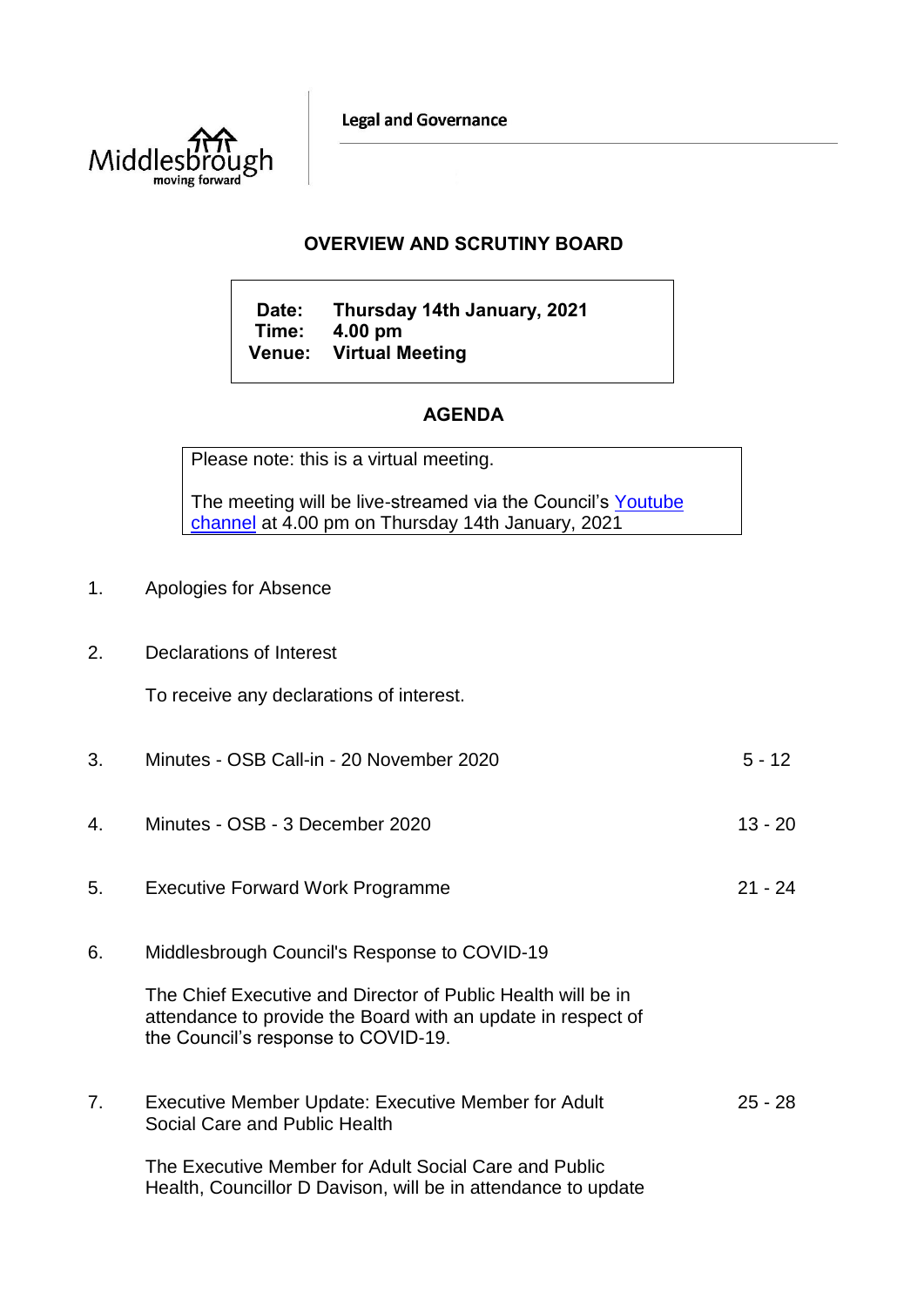|     | the Board on her aims and aspirations, progress made to date<br>and to highlight any emerging issues relating to her portfolio.                                                                                                                                                                                                                                                                                                                                                                                                           |            |
|-----|-------------------------------------------------------------------------------------------------------------------------------------------------------------------------------------------------------------------------------------------------------------------------------------------------------------------------------------------------------------------------------------------------------------------------------------------------------------------------------------------------------------------------------------------|------------|
| 8.  | <b>Strategic Plan and Quarter Two Outturn Report</b>                                                                                                                                                                                                                                                                                                                                                                                                                                                                                      | $29 - 68$  |
| 9.  | Teeswide Safeguarding Adults Board - Annual Report<br>2019/2020 and Strategic Plan 2020/2021                                                                                                                                                                                                                                                                                                                                                                                                                                              | $69 - 90$  |
|     | A representative from the Teeswide Safeguarding Adults<br>Board and the Director of Adult Social Care and Health<br>Integration will be in attendance to update Members on the<br>Board's Annual Report 2019/2020 and its Strategic Business<br>Plan 2020/2021.                                                                                                                                                                                                                                                                           |            |
| 10. | Final Report - Culture and Communities Scrutiny Panel -<br>Social Cohesion and Integration                                                                                                                                                                                                                                                                                                                                                                                                                                                | $91 - 112$ |
| 11. | <b>Scrutiny Chairs Update</b>                                                                                                                                                                                                                                                                                                                                                                                                                                                                                                             |            |
|     | Ad Hoc Scrutiny Panel - Councillor J. Thompson<br>Adult Social Care and Services Scrutiny Panel - Councillor J.<br>Platt<br>Children and Young People's Learning Scrutiny Panel -<br>Councillor S. Hill<br>Children and Young People's Social Care and Services<br>Scrutiny Panel - Councillor L. Garvey<br>Culture and Communities Scrutiny Panel - Councillor C.<br>McIntyre<br>Economic Development, Environment and Infrastructure<br><b>Scrutiny Panel - Councillor M. Saunders</b><br>Health Scrutiny Panel - Councillor J. McTigue |            |
| 12. | Date of Next Meeting - Thursday, 11 February 2021 at 4.00<br>p.m.                                                                                                                                                                                                                                                                                                                                                                                                                                                                         |            |

13. Any other urgent items which, in the opinion of the Chair, may be considered.

> Charlotte Benjamin Director of Legal and Governance Services

Town Hall Middlesbrough Wednesday 6 January 2021